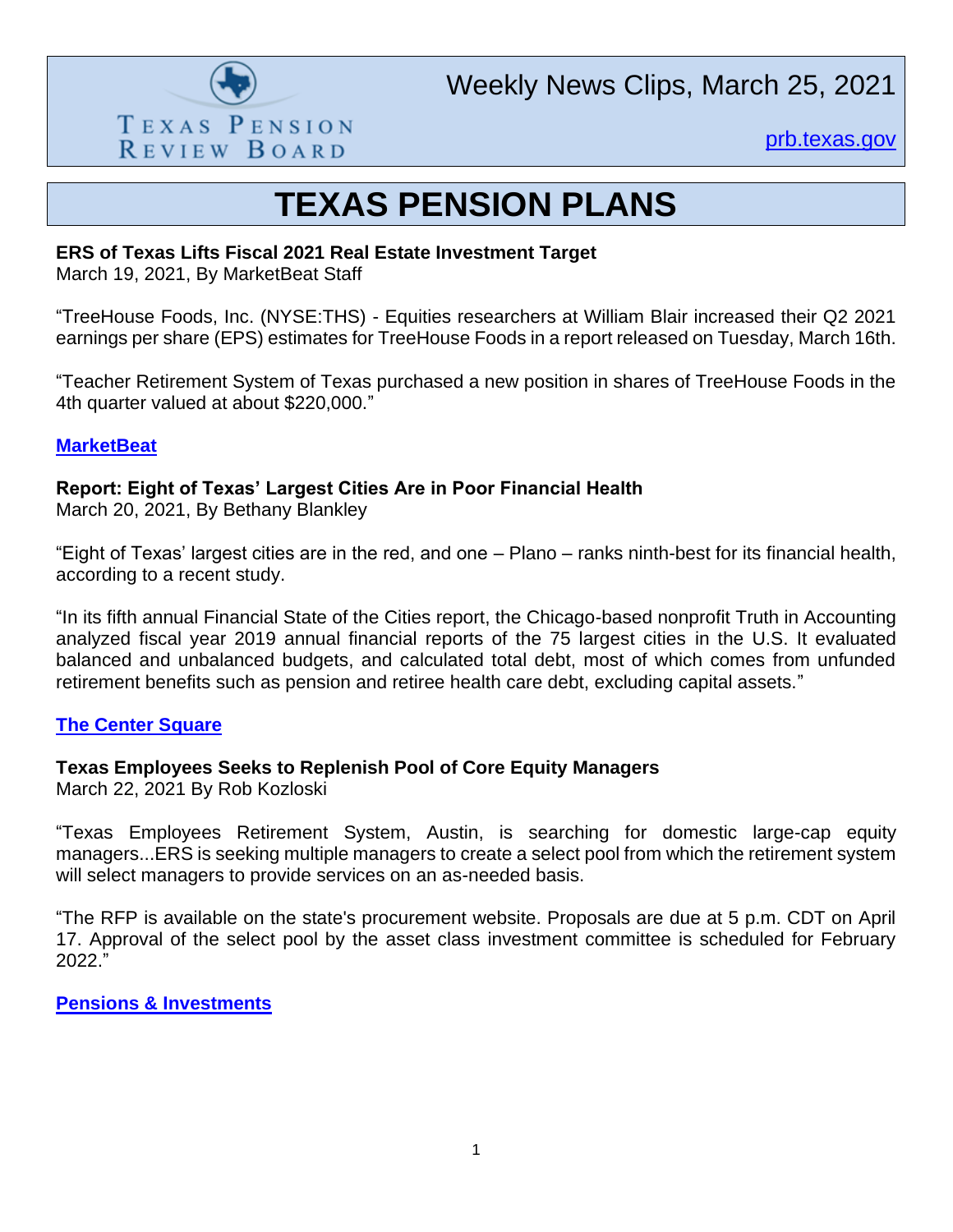# **TEXAS ECONOMIC INDICATORS**

#### **Texas Looking Hard at Strategies for Better Broadband Access**

March 19, 2021, By Jed Pressgrove

"Texas is rumbling with signs that its state-level approach to broadband must — and might — change.

"There is a growing feeling among many stakeholders that Texas, especially given how large it is, needs a state office dedicated to broadband strategies. Steven Johnson, a member of Gov. Greg Abbott's Broadband Development Council, said an office would provide an essential planning piece for the gigantic state."

#### **[Government Technology](https://www.govtech.com/network/Texas-Looking-Hard-at-Strategies-for-Better-Broadband-Access.html)**

#### **Texas Opens COVID-19 Vaccine to Everyone 16 and Older on March 29th**

March 23, 2021 By Karen Brooks Harper

"Everyone age 16 and older, regardless of occupation or health status, will be eligible for the COVID-19 vaccine in Texas starting March 29, state health officials said Tuesday.

"The Texas Department of State Health Services is still asking providers to prioritize appointments for people who are 80 and older, and to prioritize walk-ins from anyone in that age group who shows up without an appointment."

#### **[Texas Tribune](https://www.texastribune.org/2021/03/23/texans-eligible-covid-vaccine/)**

## **Economic Recovery Depends on the State's Investment in Urban Areas**

March 23, 2021 By LBJ School of Public Affairs Staff

"With 9 in 10 Texans living in urban areas, the new report calls for policies to address the most pressing economic development, housing and infrastructure issues facing the state's urban metro areas.

"'Texas' metro areas must confront both their challenges and their opportunities to speed the state's economic recovery,' said Cullum Clark, director of the Bush Institute-SMU Economic Growth Initiative. 'The pandemic has accelerated changes, including increased remote work, new corporate relocations, movement to suburban areas, and a greater demand for tech-enabled skills. As an urban state, we must be prepared.'"

**[UT News](https://news.utexas.edu/2021/03/23/economic-recovery-depends-on-the-states-investment-in-urban-areas/)**